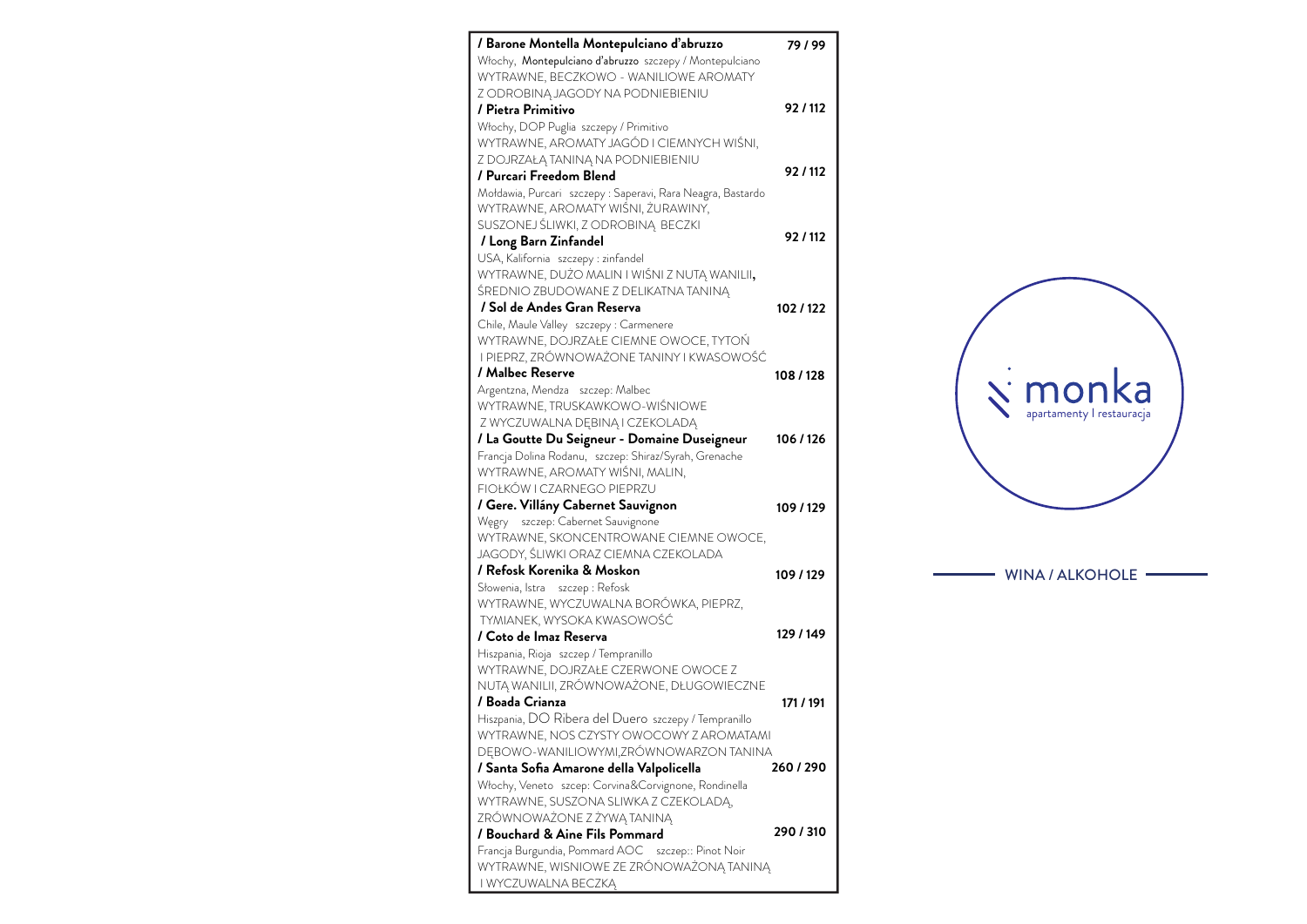| <b>CZERWONE / RED WINES</b>                                                                        | cena za butelke<br>w sklepie / w restauracji |
|----------------------------------------------------------------------------------------------------|----------------------------------------------|
| / Marques de la plata                                                                              | 53/73                                        |
| Hiszpania, Valencia / Utiel-Requena, szczep: bobal, tempranillo                                    |                                              |
| WYTRAWNE, WYCZUWALNE DOJRZAŁE MALINY I JEŻYNY,                                                     |                                              |
| Z PRZYJEMNĄ TANINĄ                                                                                 |                                              |
| / Antico rossone sangiovese                                                                        | 65/85                                        |
| Włochy, Emilia-Romagna / Modena, szczep: sangiovese                                                |                                              |
| WYTRAWNE, NUTY WIŚNI, DOJRZAŁA ŚLIWKA<br>Z POSMAKIEM PESTEK I BZU, ŚWIEŻE I CZYSTE                 |                                              |
| / Casa de la vega                                                                                  | 69/89                                        |
| Hiszpania, La Mancha, szczep: garnacha                                                             |                                              |
| WYTRAWNE, SOCZYSTE, PEŁNE OWOCU I KRĄGŁOŚCI                                                        |                                              |
| WINO, PACHNĄCE PIEPRZEM, WANILIĄ I KAWĄ                                                            |                                              |
| / Rosso picento                                                                                    | 62/82                                        |
| Włochy, Marche szcep: Montepulciano, Sangiovese                                                    |                                              |
| WYTRAWNE, KRWISTE I CEILISTE, SŁODYCZ OWOCU Z                                                      |                                              |
| LEKKA NUTA TYTONIOWA                                                                               |                                              |
| $/$ Aresti estate selection                                                                        | 64 / 84                                      |
| Chile, Curico Valley, szczep: Cabernet Sauvignon<br>WYTRAWNE, ŚLIWKOWO - WIŚNIOWE, Z NUTĄ WANILII, |                                              |
| ORAZ DELIKATNĄ TANIĄ                                                                               |                                              |
| / Saumur, Chateau du Ruau                                                                          | 68/88                                        |
| Francja, Langwedocja, szczepy: Cabernet Franc                                                      |                                              |
| WYTRAWNE, W NOSIE WIŚNIOWO - JAGODOWE,                                                             |                                              |
| Z ODROBINĄ BECZKOWO - PIEPRZOWYCH AROMATÓW                                                         |                                              |
| / Castillo de jumilla                                                                              | 65/85                                        |
| Hiszpania, Walencja szczepy: tempranillo/monastrell                                                |                                              |
| WYTRAWNE, WIŚNIA, TRUSKAWKA W NOSIE                                                                |                                              |
| <b>DELIKATNE NUTY BECZKOWE</b><br>/ Casabel                                                        |                                              |
|                                                                                                    | 78/98                                        |
| Potrugalia, szczep: castelao, aragonez, torugia national<br>WYTRAWNE, SKONCENTROWANE AROMATY       |                                              |
| WIŚNIOWE, LEKKA TANINA, DELIKATNA KWASOWOŚĆ                                                        |                                              |
| / Des Terres Falmet                                                                                | 78/98                                        |
| Francja, Langwedocja szczep: syrah, grenache                                                       |                                              |
| WYTRAWNE, BOGATY BUKIET CZERWONYCH JAGÓD,                                                          |                                              |
| JEŻYN I CZARNEJ PORZECZKI, Z NUTĄ PRZYPRAW                                                         |                                              |
| / Donna Marzia Primitivo Salento, Conti Zecca                                                      | 71/91                                        |
| Włochy Puglia, szczep: primitivo                                                                   |                                              |
| PÓŁWYTRAWNE, JAGODOWO - ŚLIWKOWE<br>Z AROMATAMI CZEKOLADY I BECZKI                                 |                                              |
| / Terra Mia                                                                                        |                                              |
| Włochy, Veneto, szczepy: Corvina, Merlot                                                           | 75/95                                        |
| PÓŁWYTRAWNE, CZERWONE OWOCE, WIŚNIA,                                                               |                                              |
| ZRÓWNOWAŻONE TANINY I KWASOWOŚĆ                                                                    |                                              |
| / Ruffino Chianti Classico                                                                         | 75/95                                        |
| Włochy, DOCG Toskania Szczepy: Sangiovese                                                          |                                              |
| WYTRAWNE, CZEREŚNIOWO-MALINOWE,                                                                    |                                              |
| WYCZUWALNE NUTY TYTONIU I WANILII                                                                  |                                              |

## **WÓDKA / 40ml**

| Ostoya                  | 12 |
|-------------------------|----|
| Ostoya Black            | 16 |
| Wyborowa Exquisite      | 18 |
| J.A. Baczewski          | 14 |
| Frant Okowita / miodowa | 25 |
| Młody Ziemniak          | 23 |
| Śliwowica polska        | 25 |

## **WHISKY / WHISKEY / BOURBON 40ml**

| Chivas Regal 12yo                  | 19 |
|------------------------------------|----|
| Chivas Regal XV                    | 28 |
| Chivas Regal 18yo                  | 40 |
| The Glenlivet 12yo                 | 28 |
| The Glenlivet 18yo                 | 42 |
| Aberlour 12yo                      | 28 |
| Ardbeg 10yo                        | 34 |
| Laphroaig 10yo                     | 28 |
| Monkey Shoulder                    | 18 |
| Jameson                            | 17 |
| Jameson Black Barrel               | 20 |
| Jack Daniel's                      | 18 |
| Wild Turkey 81                     | 18 |
| Maker's Mark                       | 18 |
| <b>COGNAC, BRANDY / 40ml</b>       |    |
| Martell VS                         | 24 |
| Ararat 10yo                        | 28 |
| GIN / TEQUILA / 40ml               |    |
| Beefeater Gin / Pink               | 14 |
|                                    |    |
| Beefeater 24                       | 24 |
| Monkey 47 Dry Gin / Sloe Gin       | 32 |
| Malfy Gin / Originale / Con Limone | 22 |
| / Rosa / Con Arancia               |    |
| Tequila Olmeca Altos Plata         | 16 |
| Tequila Olmeca Altos Reposado      | 16 |

# **ALKOHOLE MOCNE**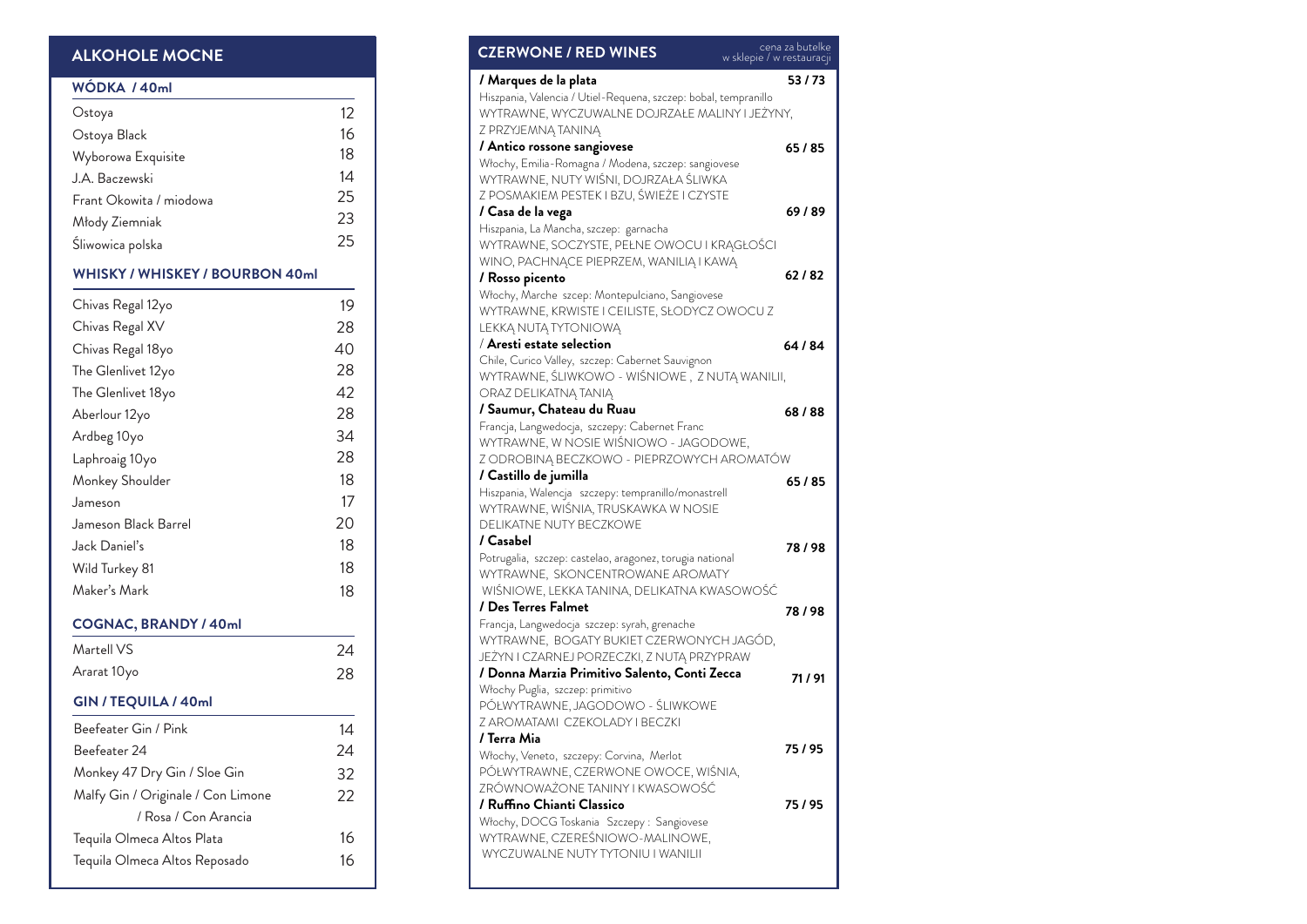### **WÓDKA:**  $\mathcal{L}^{\text{max}}$  , and  $\mathcal{L}^{\text{max}}$

Ostoya Ostoya Wyboro J.A. Bac Młody Z

# **WHISK**

Chivas  $Chivas$ Jameson The Gle Monkey Jack Da Maker's Wild Turk

## **GIN / T**  $\frac{1}{2} \left( \frac{1}{2} \right)^2 \left( \frac{1}{2} \right)^2$

Beefeet Monkey Malfy G Olmeca Olmeca

### **APERIT** <u> The Common State State State State State State State State State State State State State State State State State State State State State State State State State State State State State State State State State State State</u>

Lillet bla

| / Crudo Mare Magnum                                                                            | 69/89    |
|------------------------------------------------------------------------------------------------|----------|
| Włochy, Sycylia, szczepy: Catarratto, Zibibbo<br>PÓŁWYTRAWNE, AROMATY GRUSZKI, LICZI, ANANASA, |          |
| /Jurtschitsch                                                                                  |          |
| Austria, szczepy: Gruner Veltliner Terrassen                                                   | 82/102   |
| WYTRAWNE, MINERALNE, W NOSIE ZIELONE JABŁKO,                                                   |          |
| CYTRUSY, GRUSZKA                                                                               |          |
| / Retsina Amphore Natur, Tetramythos                                                           | 89/109   |
| Grecja, Peloponez, szczepy: Rhoditis                                                           |          |
| WYTRAWNE, CYTRUSOWO - ZIOŁOWE, ROZMARYN,                                                       |          |
| OREGANO, MIÓD, MINERALNE                                                                       |          |
| / Marcus HUBER Gruner Veltline Terrasen                                                        | 88/108   |
| Austria, Traisental, szczepy : Gruner Veltliner                                                |          |
| WYTRAWNE, GREJFRUTOWO - JABŁKOWE, MIODOWE,                                                     |          |
| <b>MINERALNE AROMATY</b>                                                                       |          |
| / La Goutte Du Seigneur - Domaine Duseigneur                                                   | 86/106   |
| Francja Dolina Rodanu, szczep: Grenache Blanc, Bourboulenc,                                    |          |
| WYTRAWNE, AROMATY KWIATÓW, CYTRUSÓW, JABŁKA I                                                  |          |
| MELONA, GŁADKIE, OKRĄGŁE I UNIWERSALNE                                                         |          |
| / Patricius Tokaj Furmint                                                                      | 89/109   |
| Węgry, Tokaj, szczepy: Furmint                                                                 |          |
| WYTRAWNE, NUTY MINERALNIE - ZIEMISTE,                                                          |          |
| W SMAKU GRUSZKOWO - ANANASOWE                                                                  |          |
| / Mystic Ocean                                                                                 | 89/109   |
| Nowa Zelandia, szczep Sauvignone Blanc                                                         |          |
| WYTRAWNE, CYTRUSOWE NUTY, AROMATY LICZI                                                        |          |
| <b>I AGRESTU, MINERALNE</b>                                                                    |          |
| / Dandelion, Albariño                                                                          | 98 / 118 |
| Hiszpania, Galicja, szczep: Albarino                                                           |          |
| PÓŁWYTRAWNE, CZYSTE, ŚWIEŻE I OWOCOWE WINO ZE                                                  |          |
| SPORĄ DOZĄ ZIÓŁ I MINERALNOŚCI                                                                 | 98 / 118 |
| / Allendorf Riesling Trocken                                                                   |          |
| Niemcy, Nadrenia, szczepy: Riesling                                                            |          |
| WYTRAWNE, PACHNĄCE JABŁKAMI DOJRZAŁYCH                                                         |          |
| BRZOSKWIN, ZIÓŁ ORAZ NUTĄ SELERA                                                               |          |
| / Pinot Grigio de Purcari                                                                      | 101/121  |
| Mołdawia, Purcari szczepy: Pinot Grigio<br>WYTRAWNE, JABŁKOWO - CYTRUSOWE,                     |          |
| POMARAŃCZOWO MIODOWE, MINERALNE                                                                |          |
| / Napbor St. Andrea                                                                            | 121/141  |
| Węgry, EGER szczepy: Olaszrizling, Chardonnay, Kiraleanyka,                                    |          |
| WYTRAWNE, KWIATOWE, JABŁKOWO - CYTRUSOWE                                                       |          |
| AROMATY, MINERALNE ŚWIEŻE                                                                      |          |
| / Bouchard Aine & Fils Chablis                                                                 | 160/180  |
| Francja, Burgundia-AOC Chablis, szczep: Chardonnay                                             |          |
| WYTRAWNE, W NOSIE CYTRUSY, LIMONKI, JABŁKA,                                                    |          |
| GRUSZKI, MIODOWO - MINERALNE                                                                   |          |
| / Burja Vipava Burja Bela                                                                      | 170/190  |
| Słowenia - orange wine, szczepy : Rebula, Welschriesling                                       |          |
| WYTRAWNE, ĆWIERĆ POMARAŃCZWE W STYLU, PIEPRZNE,                                                |          |
| KORZENNE O MANDARYNKOWYM PODNIEBIENIU                                                          |          |
|                                                                                                |          |

## **RUM** /

Havana

Havana Havana

orzech .

# **BUTE**

| <b>ALKOHOLE MOCNE</b>                                                                                |     |  |
|------------------------------------------------------------------------------------------------------|-----|--|
| <b>RUM / 40ml</b>                                                                                    |     |  |
| Havana 3 Club                                                                                        | 14  |  |
| Havana 7 Club                                                                                        | 16  |  |
| Havana Selecction de Maestros                                                                        | 28  |  |
| <b>NALEWKI KRESOWE / 40ml</b>                                                                        |     |  |
| / pigwowiec / pigwa / pędy sosny /<br>/ kwiat czarnego bzu / aronia / wiśnia /<br>orzech / czeremcha | 16  |  |
| <b>BUTELKI</b>                                                                                       |     |  |
| WÓDKA:                                                                                               |     |  |
| Ostoya 0,71                                                                                          | 150 |  |
| Ostoya Black 0,71                                                                                    | 190 |  |
| Wyborowa Exquisite 0,71                                                                              | 220 |  |
| J.A. Baczewski 0,51                                                                                  | 140 |  |
| Młody Ziemniak 0,51                                                                                  | 260 |  |
| WHISKY / WHISKEY / BOURBON                                                                           |     |  |
| Chivas 12yo 0,7/                                                                                     | 220 |  |
| Chivas XV 0,71                                                                                       | 270 |  |
| Jameson 0,71                                                                                         | 200 |  |
| The Glenlivet 12yo 0,71                                                                              | 290 |  |
| Monkey Shoulder 0,71                                                                                 | 260 |  |
| Jack Daniel's 0.71                                                                                   | 210 |  |
| Maker's Mark 0,71                                                                                    | 210 |  |
| Wild Turkey 81 0,71                                                                                  | 190 |  |
| <b>GIN / TEQUILLA</b>                                                                                |     |  |
| Beefeeter 0,71                                                                                       | 190 |  |
| Monkey 47 Dry Gin 0,51                                                                               | 260 |  |
| Malfy Gin 0,71                                                                                       | 220 |  |
| Olmeca Altos Plata tequila 0,71                                                                      | 190 |  |
| Olmeca Altos Reposado tequila 0,71                                                                   | 190 |  |
| <b>APERITIF</b>                                                                                      |     |  |
| Lillet blanc / rose 0,751                                                                            | 180 |  |